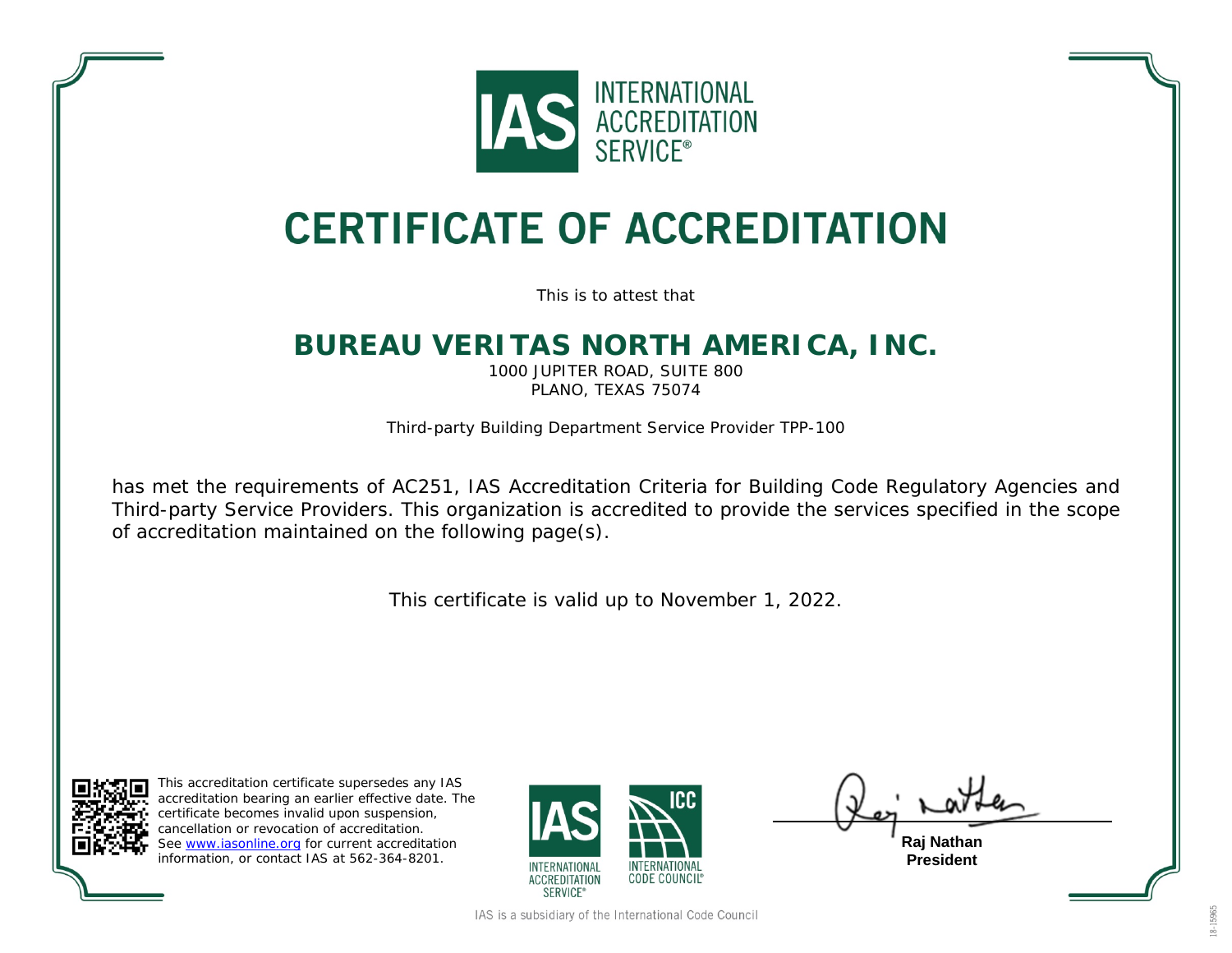

### **SCOPE OF ACCREDITATION**

| <b>IAS Accreditation Number</b> | TPP-100                                                                                                                                                           |  |
|---------------------------------|-------------------------------------------------------------------------------------------------------------------------------------------------------------------|--|
| <b>Accredited Entity</b>        | Bureau Veritas North America, Inc.                                                                                                                                |  |
| Address                         | 1000 Jupiter Road, Suite 800, Plano, TX                                                                                                                           |  |
| <b>Contact Name</b>             | David Stanford                                                                                                                                                    |  |
| Telephone                       | (972) 244-6931                                                                                                                                                    |  |
| <b>Effective Date of Scope</b>  | March 11, 2020                                                                                                                                                    |  |
| <b>Accreditation Criteria</b>   | Accreditation Criteria for Regulatory Agencies<br>and Third Parties Providing Building and/or<br>Property Code Enforcement Services (AC251),<br>including Annex A |  |

| <b>FIELDS OF CODE</b><br><b>ENFORCEMENT</b> | <b>TYPE AND RANGE OF</b><br><b>ACCREDITED</b><br><b>SERVICES</b> | <b>REFERENCED CODES</b>                                                                                                                                                                                                                                                                                                                                                                                                                                                                                                     |
|---------------------------------------------|------------------------------------------------------------------|-----------------------------------------------------------------------------------------------------------------------------------------------------------------------------------------------------------------------------------------------------------------------------------------------------------------------------------------------------------------------------------------------------------------------------------------------------------------------------------------------------------------------------|
| Structural and Life<br>Safety               | Plan Review, Permitting<br>and Inspection                        | 2018 International Building Code <sup>®</sup> 2015<br>International Building Code® 2015<br>International Residential Code® 2012<br>International Building Code® 2012<br>International Residential Code® 2009<br>International Building Code® 2009<br>International Residential Code® 2006<br>International Building Code® 2006<br>International Residential Code® 2003<br>International Building Code® 2003<br>International Residential Code® 2000<br>International Building Code® 2000<br>International Residential Code® |
| Accessible Usable<br>Buildings and          | Plan Review, Permitting<br>and Inspection                        | ICC/ANSI A117.1                                                                                                                                                                                                                                                                                                                                                                                                                                                                                                             |
| Electrical                                  | Plan Review, Permitting<br>and Inspection                        | 2020 National Electrical Code® 2017<br>National Electrical Code® 2014 National<br>Electrical Code® 2011 National Electrical<br>Code <sup>®</sup> 2008 National Electrical Code <sup>®</sup><br>2005 National Electrical Code® 2002<br>National Electrical Code® 1999 National<br>Flectrical Code®                                                                                                                                                                                                                           |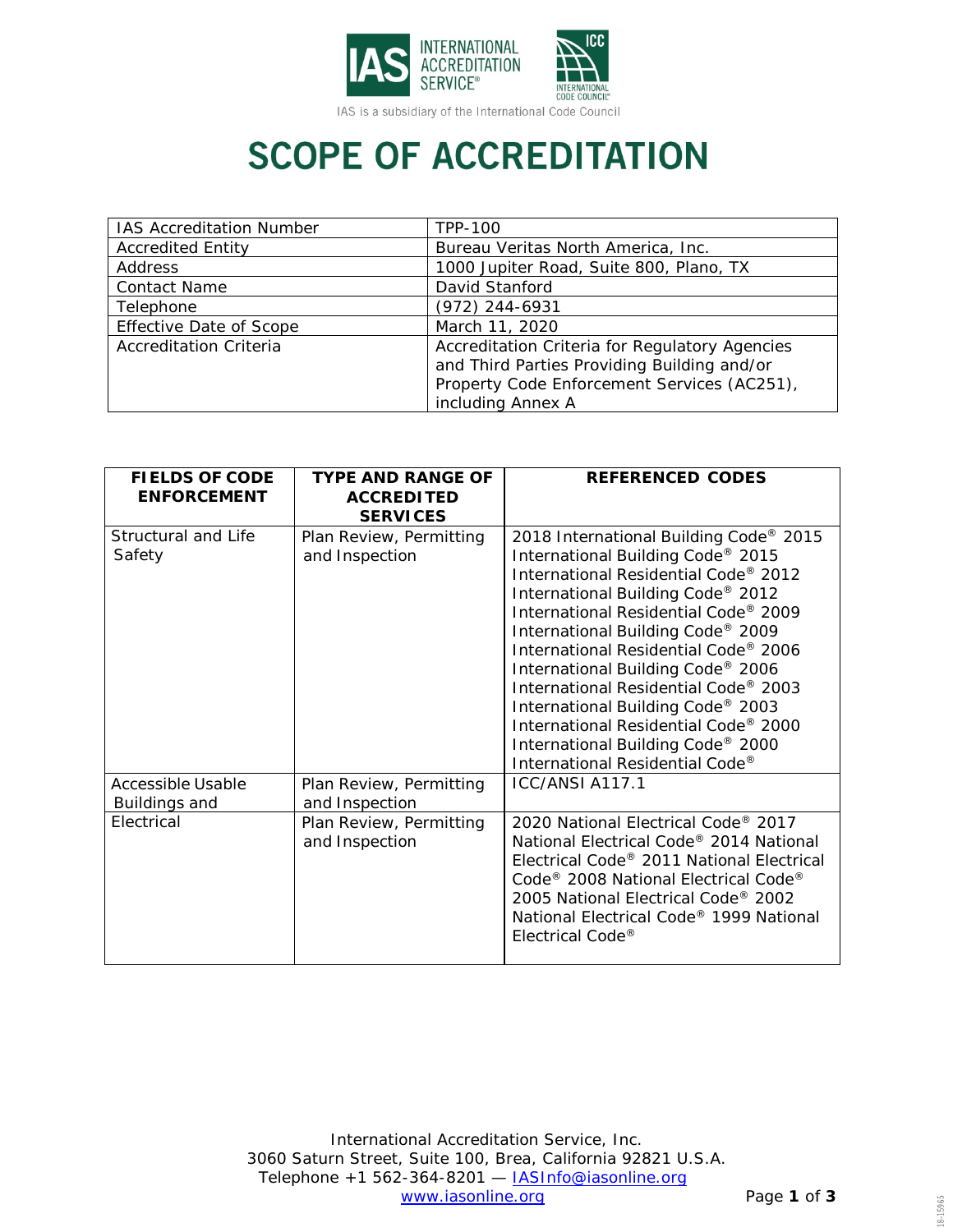

# **SCOPE OF ACCREDITATION**

| <b>FIELDS OF CODE</b><br><b>ENFORCEMENT</b> | <b>TYPE AND RANGE OF</b><br><b>ACCREDITED SERVICES</b> | <b>REFERENCED</b><br><b>CODES</b>                                                                                                                                                                                                                                                                              |
|---------------------------------------------|--------------------------------------------------------|----------------------------------------------------------------------------------------------------------------------------------------------------------------------------------------------------------------------------------------------------------------------------------------------------------------|
| Plumbing                                    | Plan Review, Permitting<br>and Inspection              | 2018 International Plumbing Code®<br>2015 International Plumbing Code®<br>2012 International Plumbing Code®<br>2009 International Plumbing Code®<br>2006 International Plumbing Code®<br>2003 International Plumbing Code®<br>2000 International Plumbing Code®<br>1999 Uniform Plumbing Code®                 |
| Mechanical                                  | Plan Review, Permitting<br>and Inspection              | 2018 International Mechanical Code®<br>2015 International Mechanical Code®<br>2012 International Mechanical Code®<br>2009 International Mechanical Code®<br>2006 International Mechanical Code®<br>2003 International Mechanical Code®<br>2000 International Mechanical Code®<br>1999 Uniform Mechanical Code® |
| <b>Fuel Gas</b>                             | Plan Review, Permitting<br>and Inspection              | 2018 International Fuel Gas Code®<br>2015 International Fuel Gas Code®<br>2012 International Fuel Gas Code®<br>2009 International Fuel Gas Code®<br>2006 International Fuel Gas Code®<br>2003 International Fuel Gas Code®<br>2000 International Fuel Gas Code®                                                |
| Fire                                        | Plan Review, Permitting<br>and Inspection              | 2018 International Fire Code® 2015<br>International Fire Code® 2012<br>International Fire Code® 2009<br>International Fire Code® 2006<br>International Fire Code® 2003<br>International Fire Code® 2000<br>International Fire Code®                                                                            |